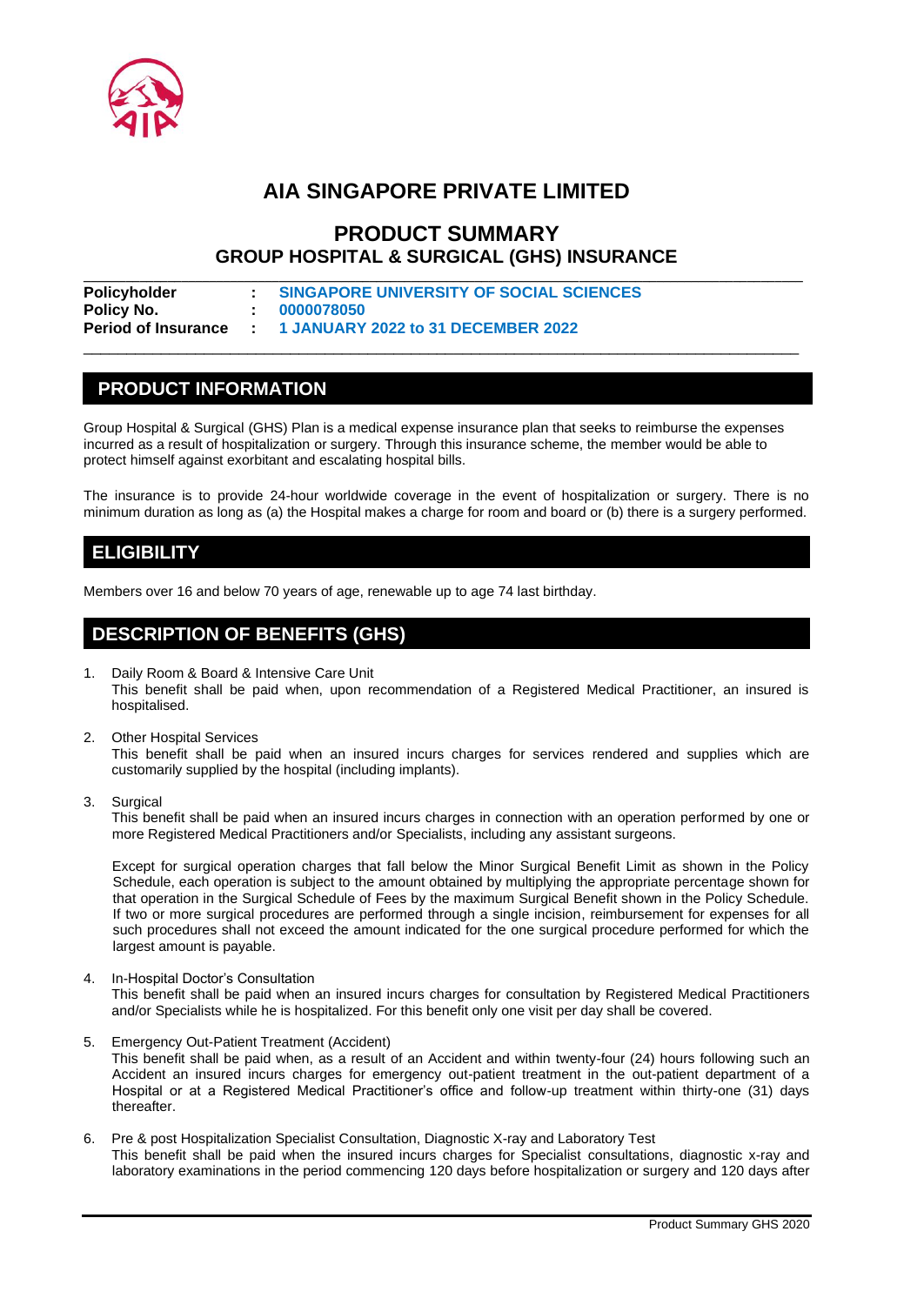discharge from the hospital or surgery. Consultation by Traditional Chinese Medicine practitioners are covered under post hospitalization.

7. Hospitalization in Singapore Government Restructured Hospital (GRH)

If an insured is hospitalized in a Singapore GRH while staying in a ward within his entitlement, individual limits of items (2) to (6) as described above shall not apply and the actual charges made for the hospitalization shall be paid subject to the GRH overall benefit limit.

8. Overseas Hospitalization (Accident)

This benefit shall be paid when an insured sustains Injury from an accident while traveling outside of Singapore and as a result of such Injury incurs hospitalization charges overseas within 180 days of departure from Singapore. This benefit applies to Insured Members who reside and work in Singapore.

### 9. Death

This benefit shall be paid to the Policyholder upon receipt of due proof of death of any insured in the form required by AIA.

- 10. Out-patient Kidney Dialysis/Cancer Treatment This benefit shall be paid, when an insured incurs out-patient expenses (excluding medical or preventive health screening) for the following treatments:
	- (a) Kidney dialysis including home peritoneal dialysis as recommended by a Registered Medical Practitioner.
	- (b) Cancer treatment by a Registered Medical Practitioner. "Cancer" shall mean a focal autonomous new growth of tissue that has no useful function and the new growth has the characteristics of marginal invasion, relentless growth or distant spread with a lethal effect. Such cancer must be positively diagnosed by a Registered Medical Practitioner who is also a certified Pathologist, upon the basis of a Microscopic Examination of fixed tissues, or preparations from the Hemic System. Such diagnosis shall be based solely on the accepted criteria of malignancy after a study of the histocytologic architecture or pattern of the suspect tumour, tissue or specimen. Clinical diagnosis does not meet this standard.
- 11. Rehabilitation

This benefit shall be paid when an insured is recommended by the attending Registered Medical Practitioner and/or Specialist to recuperate in a community/ rehabilitation hospital registered and approved by the Ministry of Health of Singapore.

12. Mental Care

Where Mental Care is a benefit expressly included in the Benefit Schedule below, the sum of in-patient and outpatient charges shall be paid subject to the following conditions:

- (a) in the case of in-patient charges incurred, the in-patient charges are for the insured's hospitalization in Singapore Institute of Mental Health or any Hospital, for psychiatric care and treatment only on the recommendation of a Registered Medical Practitioner or a psychiatrist for such hospitalisation;
- (b) the insured will not be reimbursed for the same charges under any benefits other than Mental Care if the limit is a lump sum benefit; and
- (c) in the case of out-patient charges, which include charges for tests and out-patient consultations with psychiatrists or psychologists, such charges are incurred ninety (90) days before hospitalization and ninety (90) days after discharge.

## **BENEFITS SCHEDULE**

| <b>Plan</b> | <b>Classification</b>                                                                                                            |
|-------------|----------------------------------------------------------------------------------------------------------------------------------|
| Plan 2      | All Full-Time International Undergraduate Students and *Part-time International<br>Postgraduate Students (Residing in Singapore) |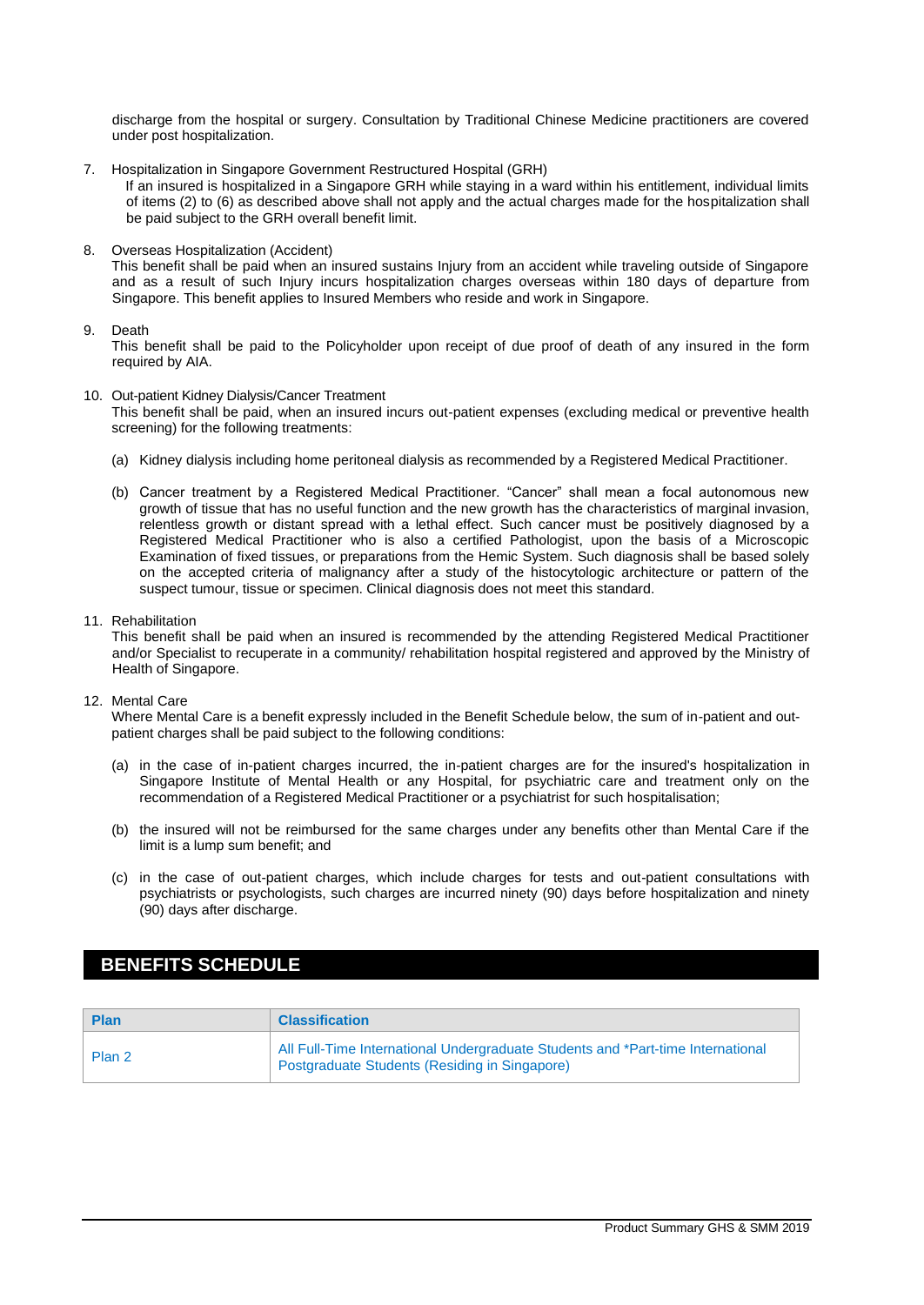| <b>GHS Benefits Schedule</b><br>(Per Any One Disability) | Plan <sub>2</sub><br>S                                                                                                                                                                      |                       |
|----------------------------------------------------------|---------------------------------------------------------------------------------------------------------------------------------------------------------------------------------------------|-----------------------|
| 1a                                                       | Daily Room & Board<br>(Max. 120 days)                                                                                                                                                       | 4 Bed<br>Govt / Restr |
| 1 <sub>b</sub>                                           | <b>Intensive Care Unit</b><br>(Max. 30 days)                                                                                                                                                | 10,000                |
| 2                                                        | <b>Other Hospital Services</b>                                                                                                                                                              |                       |
| 3                                                        | <b>Surgical Benefit</b><br>(subject to surgical schedule in Private Hospital)                                                                                                               |                       |
| 4                                                        | <b>In-hospital Doctor Consultation</b><br>(Max. 120 days)                                                                                                                                   | 30,000                |
| 5                                                        | <b>Emergency Outpatient Treatment (Accident only)</b>                                                                                                                                       |                       |
| 6                                                        | Pre- and Post-Hospitalization / Surgery Specialist Consultation,<br><b>Diagnostic X-ray &amp; Lab Tests</b><br>(Expenses incurred 120 days prior to admission and 120 days after discharge) |                       |
| $\overline{7}$                                           | <b>Overseas Hospitalisation (Accident)</b><br>Maximum per disability, item 1 to 6 only                                                                                                      | 150% GHS Benefits     |
| 8                                                        | <b>Natural Death Benefit</b>                                                                                                                                                                | 10,000                |
| 9                                                        | <b>Kidney Dialysis &amp; Cancer Treatment</b><br>(Max Per Policy Year)                                                                                                                      | 10,000                |
| 10                                                       | <b>Rehabilitation Benefit</b><br>(up to maximum of 31 days)                                                                                                                                 | 5.000                 |
| 11                                                       | <b>Mental Care</b><br>(Max Per Policy Year)                                                                                                                                                 | 5.000                 |

## **KEY PRODUCT PROVISIONS**

### **1) EXCLUSIONS**

No benefit shall be payable under this Policy for any one of the following occurrences:

- *a)* Pre-existing conditions which have existed during the 12 months prior to the commencement of insurance coverage in respect of the insured under this Policy, whether known or unknown to the insured in so far as the cause and pathology of the conditions have already existed, unless the insured has already been covered continuously for twelve (12) months under this Policy or under any group hospital and surgical policy issued in Singapore immediately prior to the commencement of insurance coverage under this Policy. A break of not more than 31 calendar days between the termination date under the previous insurer's contract and the commencement date under the present policy shall not constitute a lapse in coverage.
- b) Investigation and treatment of psychological, emotional, mental and behavioral conditions; alcoholism or drug addiction, intentional self-inflicted injuries while sane or insane, unless the policy has a "Mental Care" benefit expressly stated in the Benefit Schedule.
- c) Treatment of injuries sustained as a result of a criminal act of the insured.
- d) Injuries arising from direct participation in a strike, riot, insurrection or war, declared or undeclared.
- e) General physical or medical check-up or health screening or tests not incidental to treatment or diagnosis of an actual Sickness or Injury; treatment which is not Medically Necessary or treatment of an optional nature or for preventive purposes; immunization, vaccination or inoculation; non-prescribed medication, over-thecounter items such as but not limited to vitamins, supplements, shampoos and moisturizers even if recommended by the attending doctor.
- f) Treatment of xanthelasma, skin tags, acne, alopecia, weight reduction or weight improvement regardless of whether the same is caused (directly or indirectly) by a medical condition otherwise admissible under the Policy.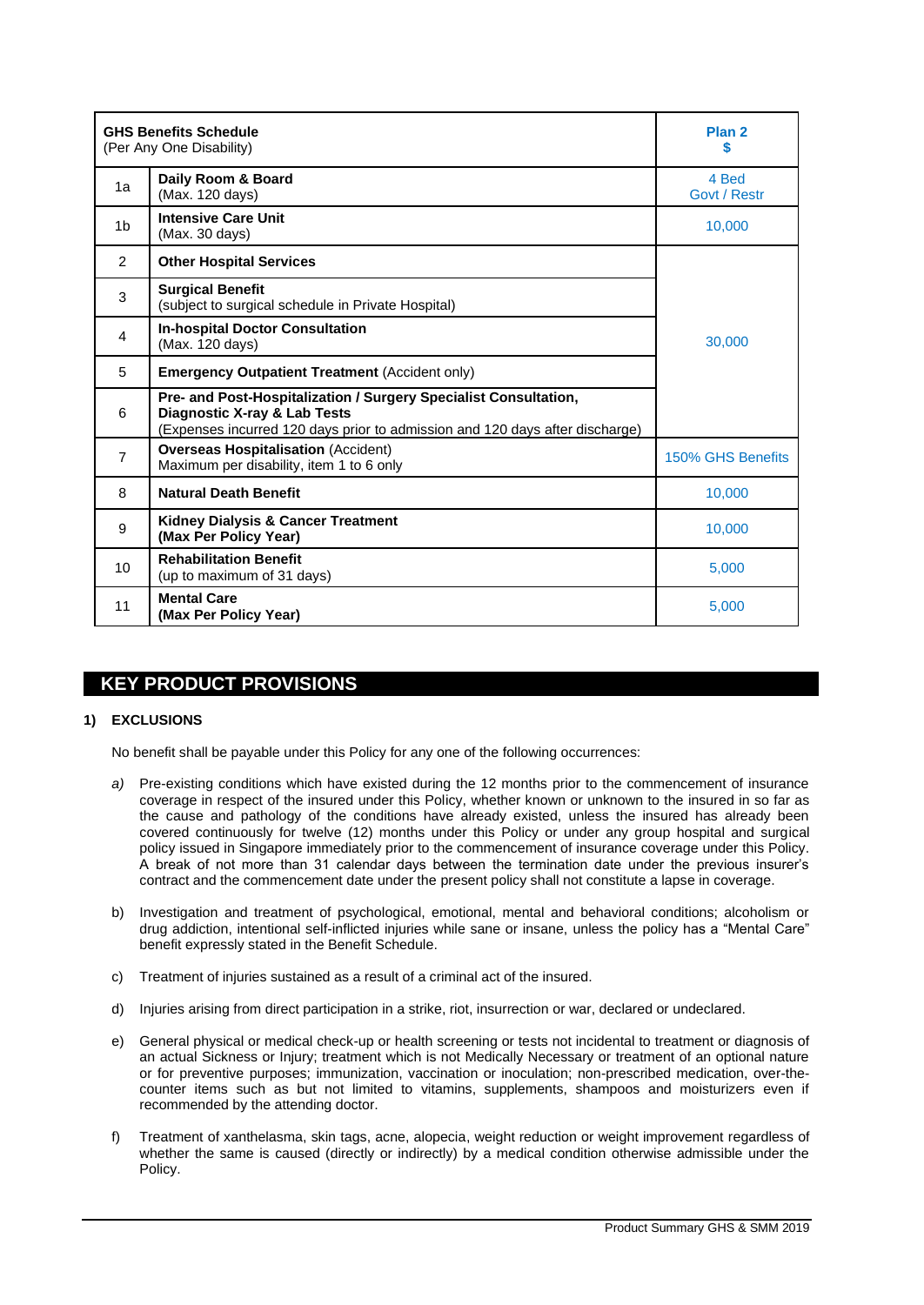- g) Investigation for sleep apnea except if the insured subsequently undergoes a surgical procedure as recommended by a Specialist.
- h) Procurement and rental of/or use of special braces, any appliances, any equipment or prosthetic devices, wheel-chair, walking aids, hearing aids or the fitting of the same and non-medical services such as government taxes, television, telephone and the like.
- i) Any eye examination, treatment or surgical procedure for the correction of eye refraction; procurement of contact lenses and eye glasses, surgical procedure for correction of squint or other eye misalignment for ages 8 years old and above.
- j) Cosmetic procedure or plastic surgery except to the extent that such surgery is necessary for the repair or damage caused solely by accidental bodily injuries covered under the Policy.
- k) Dental or oral treatment except when payable under the Emergency Out-Patient Treatment (Accident) as a result of an injury sustained in an Accident.
- l) Any investigation, treatment or surgical operation for congenital anomalies or complications arising from such congenital anomalies, or physical defects present at and existing from the time of birth regardless of the time of discovery or the time of such treatment or surgical treatment.
- m) Treatment relating to birth control; investigation or treatment occasioned by or resulting from pregnancy, childbirth, abortion, except ectopic pregnancy and non-elective miscarriage; all consultations and treatments including surgical procedures required or recommended subsequent to consultations for the purpose of treating subfertility, infertility or at in-vitro fertilization clinics, reproductive assistance clinics or centres, clinics or centres for reproductive medicine and the like.
- n) Treatment by Physiotherapist and Traditional Chinese Medical Practitioner; except if treatment is within 90 days of discharge from the Hospital.
- o) Acupuncture, acupressure, bonesetting, herbalist treatment, hypnotism, massage therapy, aroma therapy and other forms of alternative treatments such as but not limited to podiatry, osteopathy and chiropractic treatment.
- p) Educational treatments such as speech therapy, diabetic classes and nutritional treatments or group support treatments.
- q) Special or private duty nursing care; clinical home care; custodial care in any setting; day care; hospice; respite care.
- r) Acquired Immuno-Deficiency Syndrome (AIDS), AIDs related complexes and all illnesses or diseases associated with the Human Immuno-Deficiency Virus (HIV), unless acquired due to Medically Necessary blood transfusions or occupational related infections (where proof of which must be made available to the Company).
- s) Any treatment to prevent illness, promote health or improve bodily function or appearance including but not limited to vitamins, supplements, scar creams, soaps, shampoos and moisturizers.
- t) The costs and expenses incurred in acquiring an organ for organ transplant or the costs and expenses incurred by the donor of such organ.
- u) Hospital Confinement if the treatment, according to the general opinion of Specialists, could have been provided on an out-patient basis.
- v) Costs arising out of any litigation or dispute between the insured and any medical person or establishment from whom treatment has been sought or given, or any other costs not directly or specifically related to the payment of the medical expenses covered by the policy.

### **2) NON GUARANTEED PREMIUM**

Premiums payable for this plan are not guaranteed and may be increased at Policy Renewal Date at the full discretion of the Company.

We shall have the rights to change the premium rate applicable for the policy:

- On any Policy Anniversary; or
- On any Premium Due Date provided that the rate charged has been in effect for at least 12 months; or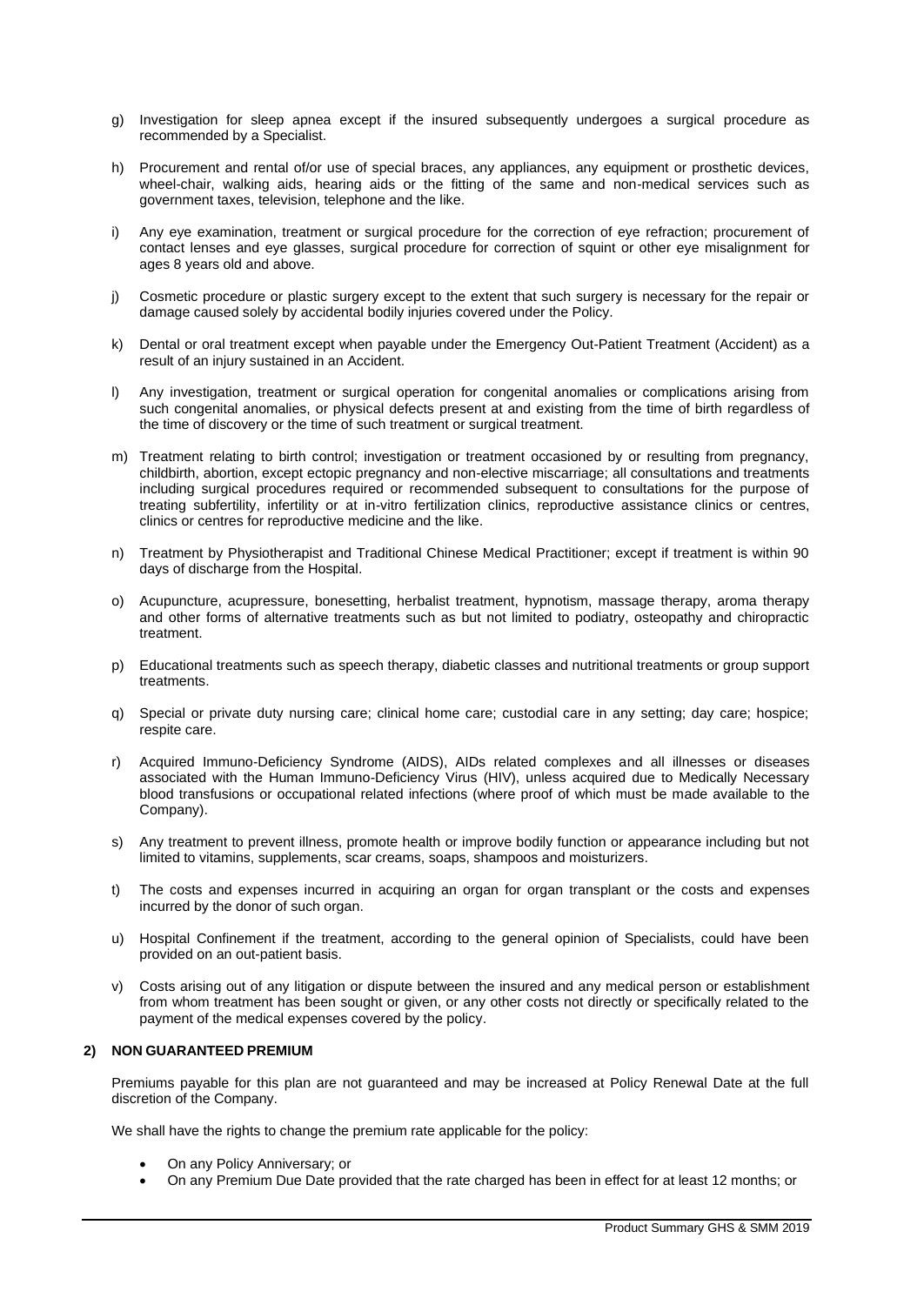When the risks insured against under the Policy have substantially increased, and we have given the Policyholder at least 31 days' notice before the Premium Due Date.

### **3) TERMS OF RENEWAL**

The group policy contract may be renewed on the Policy Anniversary Date on such terms agreed by the Policyholder (employer). We can vary the premium and any other terms and conditions by giving written notice of such change to the Policyholder.

### **4) CANCELLATION CLAUSE**

We may terminate the group policy on any Policy Anniversary Date by giving the Policyholder (employer) at least 31 days prior written notice of termination. Whenever such cancellation occurs, AIA shall return the unearned portion of premiums to the Policyholder (employer). The termination of coverage shall be without prejudice to the payment of claims arising prior to the date of termination.

### **5) TERMINATION**

The coverage of a member shall automatically cease on the earliest of the following dates:

- (i) On the day the Policy is terminated; or
- (ii) On the expiry of the coverage for which the last premium payment was made on his account; or
- (iii) At the end of the Policy Year during which he attains the Maximum Age of Coverage as stated in the Policy Schedule; or
- (iv) On such date as may be communicated to him by reason of war or an act of war such date to be determined at the insurer's discretion; or
- (v) On the date the Insured Member resigns, retires or terminates his employment with the Policyholder, or ceases to be covered under the Policy for any other reason; or
- (vi) On the expiry of 12 months from the start of the Insured Member being continuously: (a) on temporary leave of absence; or (b) on vacation without pay; or (c) sick or injured (with or without continued uninterrupted absence from work).
- (vii) The date the Dependant ceases to fulfil the conditions that has permitted him to become insured as a Dependant.

### **6) MISSTATEMENT**

- (a) If the age or date of birth or other relevant facts relating to an insured shall be found to have been misstated and if such misstatement affects the scale of benefits or has anything to do with the policy terms and conditions, the true age and facts shall be used in determining whether insurance is in force under the policy terms and the benefits payable therefrom, and an equitable adjustment of premiums shall be made.
- (b) Where a misstatement of age or other relevant facts have caused a member to be insured where he is otherwise ineligible for any insurance, or where such statement has caused an insured to remain insured when he would otherwise be disqualified in accordance with the policy terms and limitations, we may in our absolute discretion declare the insurance of the insured to be void and annul such insurance, and there shall be a return of premiums paid in respect of the member, provided always that where there is fraud on the part of the policyholder or insured, no premiums paid will be returned. If any claim has been admitted and benefits paid before AIA was made aware of the misstatement, the Policyholder will on demand by AIA reimburse AIA all benefits paid or the monetary equivalent of such benefits (as may be reasonably determined by us) if they were not paid in cash.

| Surgical Code Table | <b>Surgical Percentage</b> |
|---------------------|----------------------------|
| 1A                  | 5%                         |
| 1B                  | 10%                        |
| 1C                  | 15%                        |
| 2A                  | 20%                        |
| 2B                  | 25%                        |
| 2C                  | 30%                        |
| ЗA                  | 40%                        |
| 3B                  | 45%                        |
| 3C                  | 50%                        |
| 4A                  | 55%                        |

### **SURGICAL SCHEDULE OF FEES**